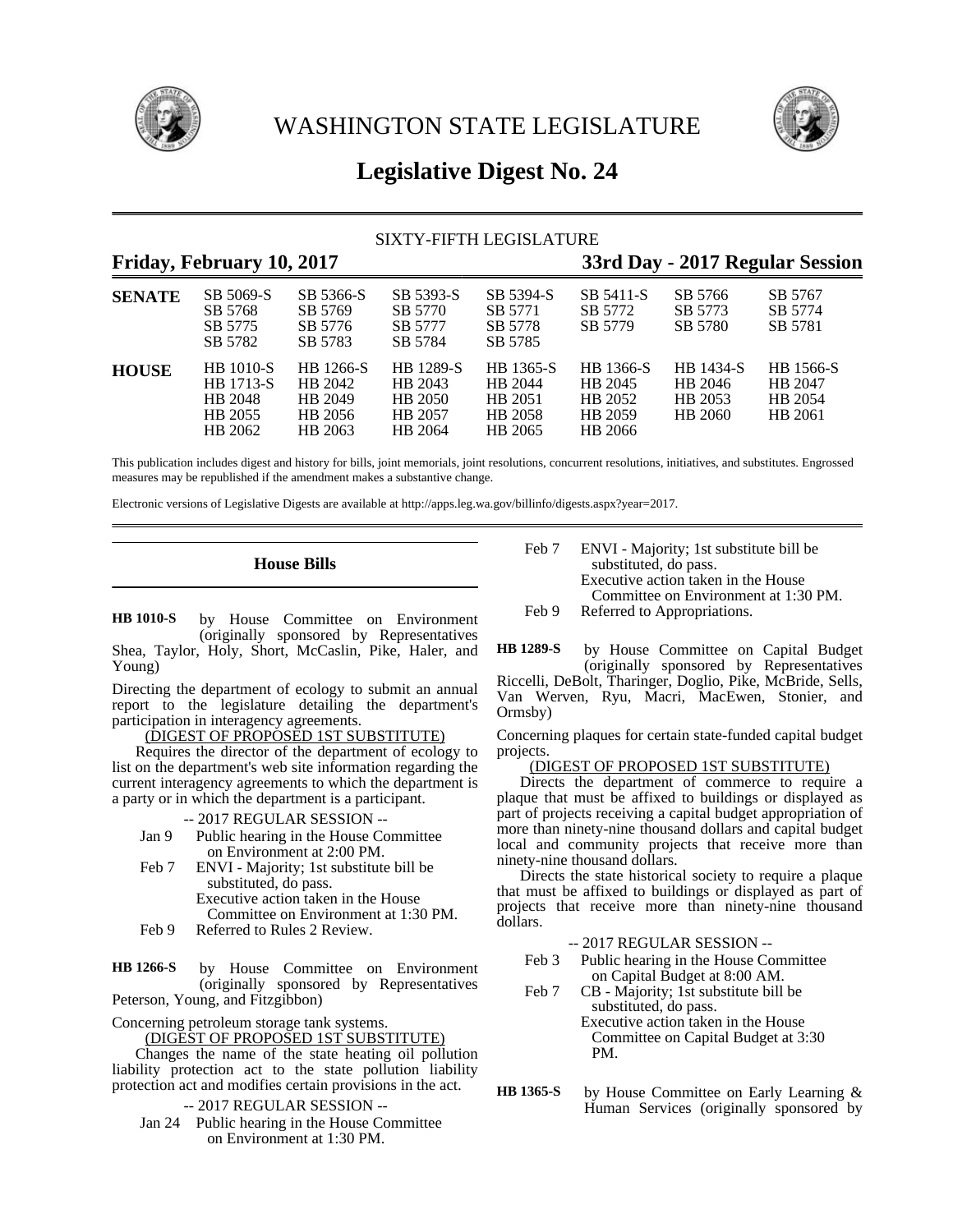Representatives Ortiz-Self, Pettigrew, Hargrove, Ryu, Lovick, and Ormsby)

Requiring the use of trained meeting facilitators in certain planning meetings involving children, parents, caregivers, and others.

### (DIGEST OF PROPOSED 1ST SUBSTITUTE)

Ensures that facilitators guide the decision-making process in all child welfare shared planning meetings, unless the department of social and health services finds good cause to proceed without a facilitator.

-- 2017 REGULAR SESSION --

- Jan 31 Public hearing in the House Committee on Early Learning & Human Services at 8:00 AM.
- Feb 7 ELHS Majority; 1st substitute bill be substituted, do pass. Minority; do not pass. Minority; without recommendation. Executive action taken in the House Committee on Early Learning & Human Services at 8:00 AM.
- Feb 9 Referred to Appropriations.

by House Committee on Early Learning & Human Services (originally sponsored by Representatives Ortiz-Self, Hargrove, Caldier, Tarleton, Pettigrew, Gregerson, Kilduff, Senn, Ryu, Appleton, **HB 1366-S**

Goodman, Lovick, Ormsby, and Frame)

Concerning family reunification in the child welfare process.

(DIGEST OF PROPOSED 1ST SUBSTITUTE)

Requires the department of social and health services to convene a parent-child visitation work group to: (1) Engage relevant stakeholders to include biological parents involved in or with experience in the child welfare process; and

(2) Develop and implement changes in policy or practice to increase the amount and quality of parent-child visitation.

Includes in the definition of "remedial services," for purposes of the juvenile court act, services and activities designed to facilitate access to and visitation of children by parents and siblings except in cases where that visitation is not in the best interest of the child or a court limits visitation.

-- 2017 REGULAR SESSION --

- Jan 31 Public hearing in the House Committee on Early Learning & Human Services at 8:00 AM.
- Feb 7 ELHS Majority; 1st substitute bill be substituted, do pass. Executive action taken in the House

Committee on Early Learning & Human Services at 8:00 AM.

by House Committee on State Govt, Elections & IT (originally sponsored by Representatives Robinson, Ormsby, Jinkins, Appleton, Senn, Kilduff, Stanford, Slatter, Kagi, and Pollet; by request of Office of Financial Management) **HB 1434-S**

Adding the use of shared leave for employees who are sick or temporarily disabled because of pregnancy

disability or for the purposes of parental leave to bond with the employee's newborn, adoptive, or foster child. (DIGEST OF PROPOSED 1ST SUBSTITUTE)

Allows an agency head to permit an employee to receive leave, under the state leave sharing program, if the employee: (1) Needs the time for parental leave; or

(2) Is sick or temporarily disabled because of pregnancy disability.

-- 2017 REGULAR SESSION --

- Feb 1 Public hearing in the House Committee on State Government and Elections & Information Technology at 1:30 PM.
- Feb 7 SEIT Majority; 1st substitute bill be substituted, do pass. Minority; do not pass. Minority; without recommendation. Executive action taken in the House Committee on State Government and Elections & Information Technology at 8:00 AM.

Feb 9 Referred to Appropriations.

by House Committee on Early Learning & Human Services (originally sponsored by Representatives Pellicciotti, McDonald, Stambaugh, Gregerson, Ortiz-Self, Peterson, Riccelli, Stanford, Stonier, Kilduff, Holy, Ormsby, Haler, Bergquist, and Dolan) **HB 1566-S**

Concerning the definition of work activity for the purposes of the WorkFirst program.

### (DIGEST OF PROPOSED 1ST SUBSTITUTE)

Revises the definition of "work activity" for purposes of the WorkFirst temporary assistance for needy families program to change the amount of vocational training time, from twelve months to twenty-four months, to qualify as work activity.

Requires the joint legislative audit and review committee to review the impact of extending that time.

-- 2017 REGULAR SESSION --

- Feb 3 Public hearing in the House Committee on Early Learning & Human Services at 10:00 AM.
- Feb 7 ELHS Majority; 1st substitute bill be substituted, do pass. Executive action taken in the House Committee on Early Learning & Human

by House Committee on Early Learning & Human Services (originally sponsored by **HB 1713-S**

Representatives Senn, Dent, Kagi, and Kilduff)

Services at 8:00 AM.

Implementing recommendations from the children's mental health work group.

### (DIGEST OF PROPOSED 1ST SUBSTITUTE)

Requires the state health care authority to: (1) Oversee the coordination of resources and services through the managed health care system and tribal organizations providing health care services for children who are eligible for medical assistance and have been identified as requiring mental health treatment;

(2) Require provider payment for depression screening for certain youth; and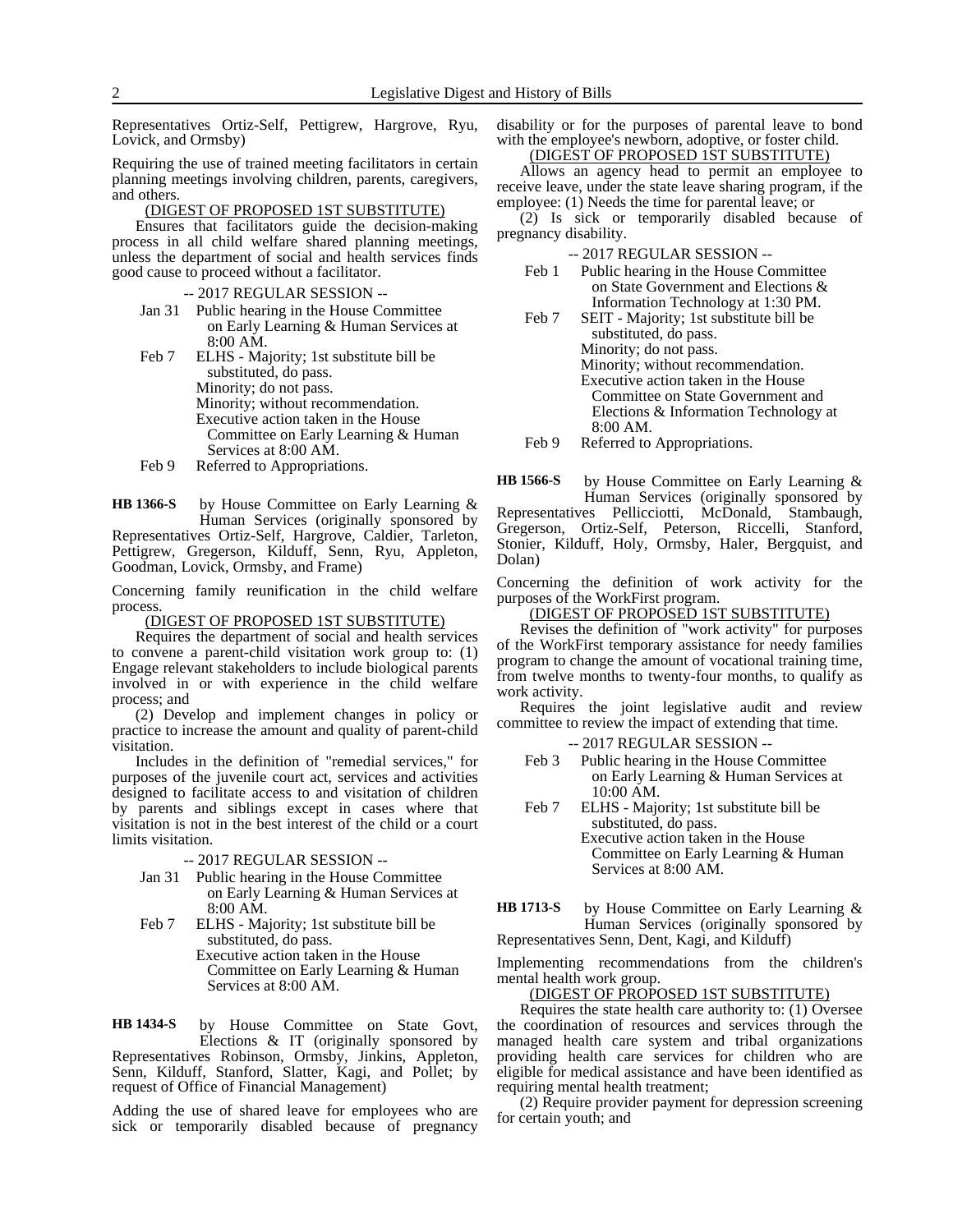(3) Require provider payment for maternal depression screening for mothers of certain children.

Requires the department of early learning to collaborate with stakeholders to develop an early childhood mental health training and consultation program focused on the provision of trauma-informed care for infants and young children.

Requires educational service districts to establish a lead staff person for mental health.

Requires the office of the superintendent of public instruction to employ a children's mental health services coordinator.

Requires the health workforce council to collect and analyze workforce survey and administrative data for clinicians qualified to provide children's mental health services.

Requires Washington State University to offer one, and the University of Washington to offer one additional, twenty-four month residency position that is approved by the accreditation council for graduate medical education to a resident specializing in child and adolescent psychiatry.

Requires a behavioral health organization to reimburse a provider for a behavioral health service provided to certain covered persons through telemedicine or store and forward technology.

-- 2017 REGULAR SESSION --

- Feb 1 Public hearing in the House Committee on Early Learning & Human Services at 1:30 PM.
- Feb 7 ELHS Majority; 1st substitute bill be substituted, do pass.
	- Executive action taken in the House Committee on Early Learning & Human Services at 8:00 AM.

by Representatives J. Walsh, Blake, and Kretz **HB 2042**

Restoring certain gubernatorial powers to waive statutory obligations or limitations in order to preserve and maintain life, health, property, or the public peace during a state of emergency.

Authorizes the governor, after proclaiming a state of emergency and before terminating the proclamation, to issue an order concerning the waiver or suspension of other statutory and regulatory obligations or limitations as he or she reasonably believes should be waived or suspended to help preserve and maintain life, health, property, or the public peace, unless the authority: (1) Has been expressly granted to another statewide elected official; or

(2) Conflicts with federal requirements that are a prescribed condition to the allocation of federal funds to the state.

-- 2017 REGULAR SESSION --

Feb 9 First reading, referred to State Government, Elections & Information Technology (Not Officially read and referred until adoption of Introduction report).

by Representatives Stonier, Wylie, Harris, Senn, Kloba, Lovick, Hudgins, Stanford, Kilduff, Ormsby, and Santos **HB 2043**

Requiring the insurance commissioner to educate breast cancer patients about the availability of insurance coverage for breast reconstruction and breast prostheses.

Requires the state health care authority, in coordination with the department of health, to create and implement a campaign to educate breast cancer patients about the availability of insurance coverage for breast reconstruction and breast prostheses.

-- 2017 REGULAR SESSION --

Feb 9 First reading, referred to Health Care & Wellness (Not Officially read and referred until adoption of Introduction report).

by Representatives McBride, Peterson, Robinson, Orwall, Chapman, Kloba, Santos, **HB 2044**

and Pollet

Concerning the hosting of the homeless by religious organizations.

Places restrictions and requirements on certain local governments, and religious organizations who host the homeless on property owned or controlled by the organization.

-- 2017 REGULAR SESSION --

- Feb 9 First reading, referred to Community Development, Housing & Tribal Affairs (Not Officially read and referred until adoption of Introduction report).
- Feb 15 Scheduled for public hearing in the House Committee on Community Development and Housing & Tribal Affairs at 8:00 AM. (Subject to change)
- Feb 16 Scheduled for executive session in the House Committee on Community Development and Housing & Tribal Affairs at 1:30 PM. (Subject to change)
- by Representatives Sawyer, Ryu, Robinson, Stokesbary, and Ormsby **HB 2045**

Concerning transfer of jurisdiction from a tribe in dependency cases involving Indian children.

Requires the state to recognize a child and take jurisdiction of a case if a tribal court orders transfer of jurisdiction from the tribe because of unforeseen circumstances when the tribe has exercised jurisdiction of the Indian child but is unable to continue with its jurisdiction.

-- 2017 REGULAR SESSION --

- Feb 9 First reading, referred to Community Development, Housing & Tribal Affairs (Not Officially read and referred until adoption of Introduction report).
- Feb 15 Scheduled for public hearing in the House Committee on Community Development and Housing & Tribal Affairs at 8:00 AM. (Subject to change)
- Feb 16 Scheduled for executive session in the House Committee on Community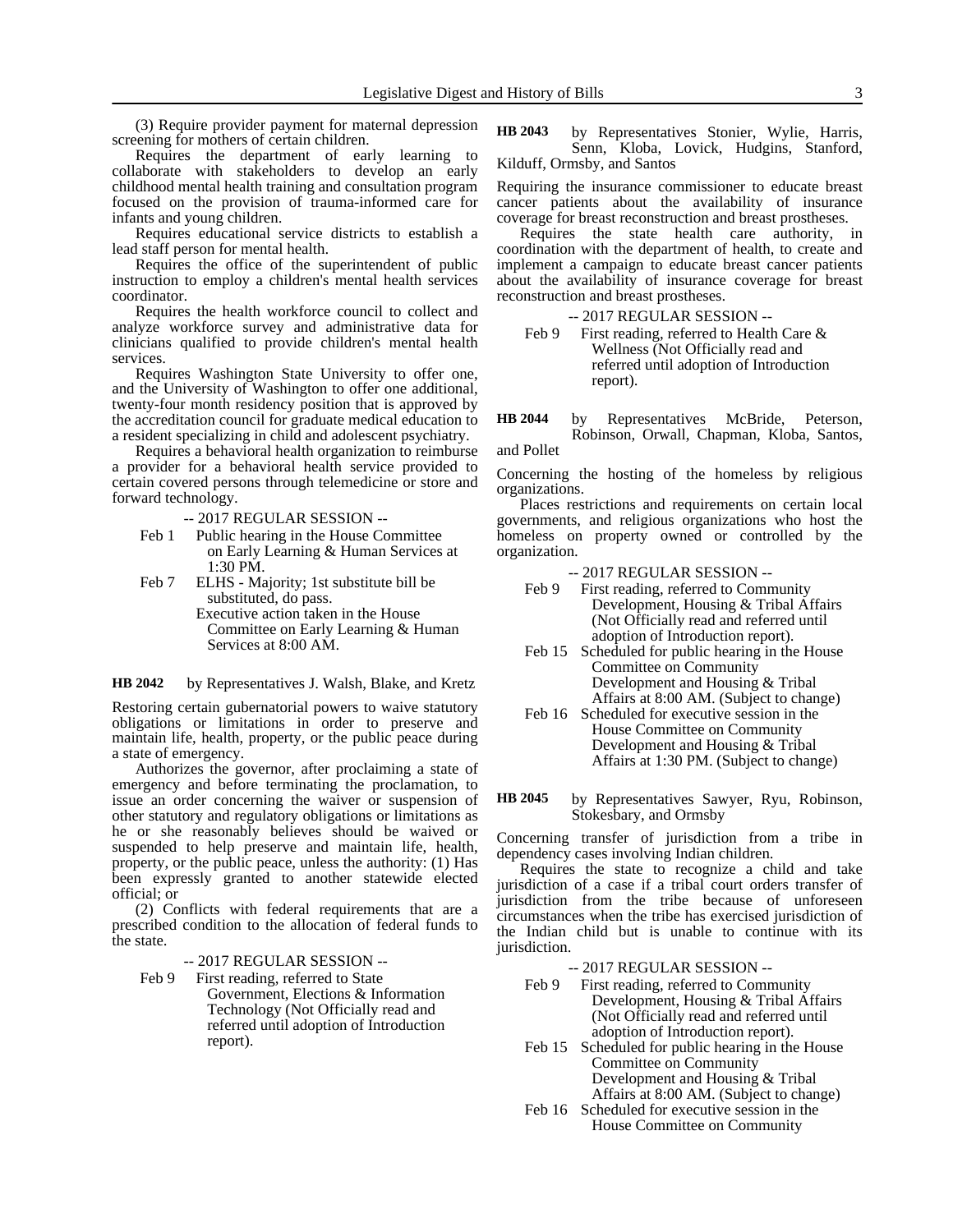Development and Housing & Tribal Affairs at 1:30 PM. (Subject to change)

by Representatives Steele, Springer, and Barkis **HB 2046**

Creating a local infrastructure investment program to support the development of affordable housing, workforce housing, and revitalization efforts.

Authorizes a participating local jurisdiction, that builds approved local infrastructure to support the development of affordable housing or workforce housing or revitalization efforts within a revitalization district, to receive a remittance that is the equivalent of a 4.37 percent sales or use tax on the construction of the local infrastructure.

Requires the city or county to notify the department of revenue that a local infrastructure investment program has been established.

-- 2017 REGULAR SESSION --

- Feb 9 First reading, referred to Community Development, Housing & Tribal Affairs (Not Officially read and referred until adoption of Introduction report).
- Feb 15 Scheduled for public hearing in the House Committee on Community Development and Housing & Tribal Affairs at 8:00 AM. (Subject to change)
- Feb 16 Scheduled for executive session in the House Committee on Community Development and Housing & Tribal Affairs at 1:30 PM. (Subject to change)
- by Representatives Steele, Chapman, Condotta, and Johnson **HB 2047**

Concerning outdoor burning.

Prohibits outdoor burning in an urban growth area with a population greater than ten thousand.

-- 2017 REGULAR SESSION --

Feb 9 First reading, referred to Environment (Not Officially read and referred until adoption of Introduction report).

by Representatives Steele, Springer, and **Condotta HB 2048**

Concerning state-shared taxes for the purpose of designated disaster area financing.

Authorizes a local government to finance public improvements using designated disaster area financing subject to certain conditions.

Prohibits a designated disaster area from having within its geographic boundaries any part of a hospital benefit zone, revenue development area, revitalization area, increment area, or another designated disaster area.

Allows a city or county to impose a sales and use tax after applying to the department of commerce and being approved for a project award amount.

-- 2017 REGULAR SESSION --

Feb 9 First reading, referred to Community Development, Housing & Tribal Affairs (Not Officially read and referred until adoption of Introduction report).

### by Representatives Blake, Dye, Steele, Springer, Buys, and Condotta **HB 2049**

Addressing the payment of production-based compensation wages for the employment and use of labor in agricultural activities and in the production, handling, and storage of farm products.

Addresses production-based safe harbor compensation which is a wage rate paid to employees in connection with work related to the growing, production, handling, or storage of farm products or in performing agricultural activities based upon the employee's job performance as measured through the number of: (1) Units picked, packed, or manufactured;

(2) Tasks performed;

(3) Events completed; or

(4) Other measurable recurring circumstances produced, completed, or performed.

- -- 2017 REGULAR SESSION --
- Feb 9 First reading, referred to Labor & Workplace Standards (Not Officially read and referred until adoption of Introduction report).

by Representatives McCaslin, Bergquist, Volz, and Gregerson **HB 2050**

Concerning additional classroom support for teachers in schools with demonstrated capital facility needs.

Requires a school district, unable to accept certain funding from the superintendent of public instruction for class size reductions because of demonstrated capital facility needs that prevent it from doing so, to provide a classroom teacher in grades kindergarten through three who has class sizes that exceed the weighted average class size with the option of having additional support in the classroom in the form of a teaching assistant.

-- 2017 REGULAR SESSION --

Feb 9 First reading, referred to Appropriations (Not Officially read and referred until adoption of Introduction report).

#### by Representatives Buys and Van Werven **HB 2051**

Increasing affordable housing opportunities in targeted areas.

Increases the opportunities for affordable housing in targeted areas.

### -- 2017 REGULAR SESSION --

Feb 9 First reading, referred to Finance (Not Officially read and referred until adoption of Introduction report).

#### by Representative Buys **HB 2052**

Concerning recertification of public bodies using alternative contracting methods.

Authorizes the project review committee to accept late applications from a public body for a recertification for the use of an alternative contracting method, if administratively feasible, to avoid expiration of certification on a case-by-case basis.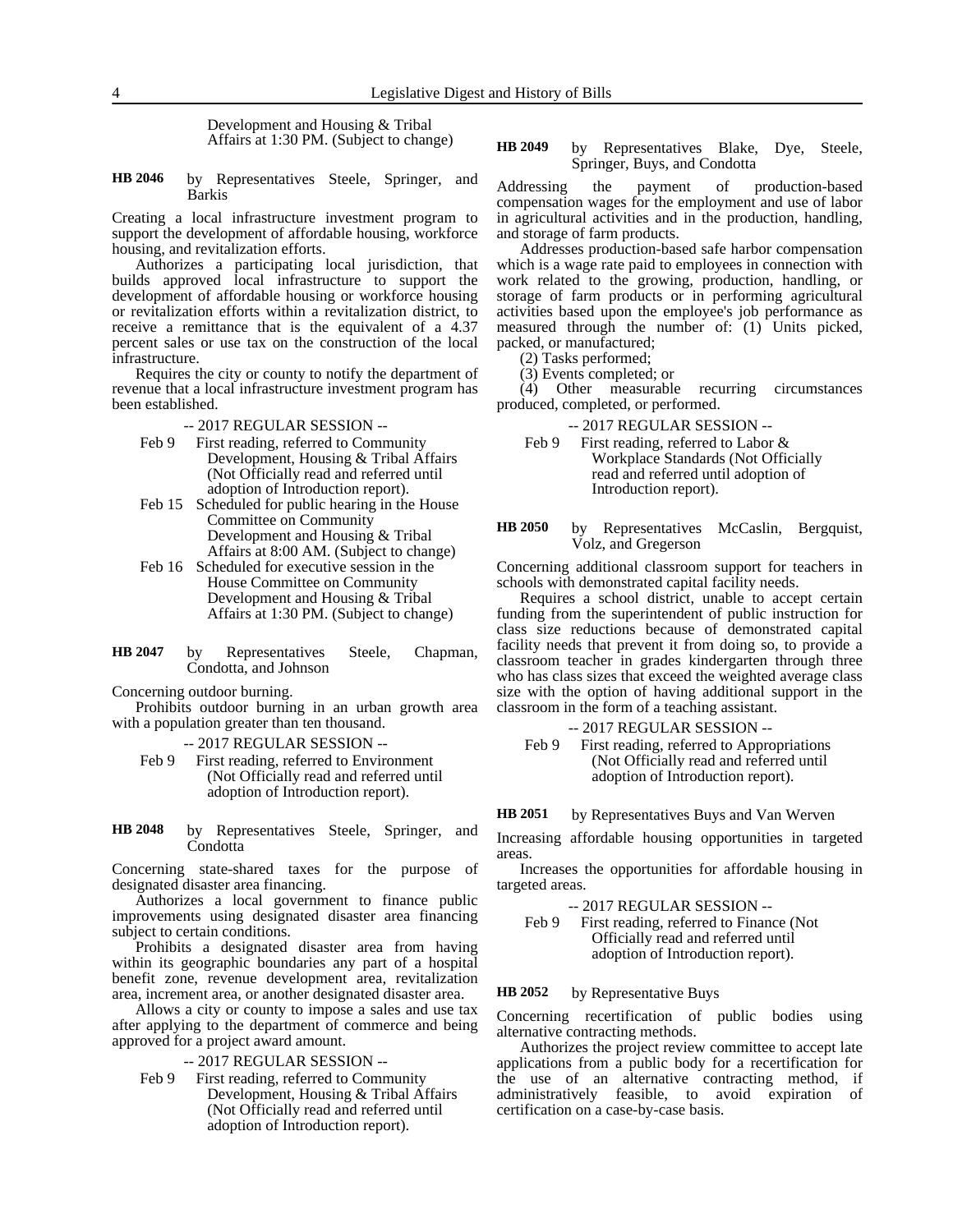- -- 2017 REGULAR SESSION --
- Feb 9 First reading, referred to Capital Budget (Not Officially read and referred until adoption of Introduction report).
- by Representatives Young, Shea, Taylor, Buys, and Hargrove **HB 2053**

Allowing foster children to be homeschooled.

Reverses the changes to foster parent licensing rules, by the department of social and health services, forbidding home-based instruction to children in the care and custody of the department.

Allows foster youth to receive home-based instruction including instruction offered by a foster parent.

-- 2017 REGULAR SESSION --

- Feb 9 First reading, referred to Early Learning & Human Services (Not Officially read and referred until adoption of Introduction report).
- by Representatives Young, Shea, Taylor, Buys, and Hargrove **HB 2054**

Providing that home-based instruction of a foster child may not be the sole basis for denying a foster-family home license.

Reverses the changes to foster parent licensing rules, by the department of social and health services, forbidding home-based instruction to children in the care and custody of the department and allows foster parents to provide home-based instruction to foster youth.

Prohibits the department of social and health services from denying a foster-family home license on the sole basis that a foster youth received home-based instruction.

- -- 2017 REGULAR SESSION --
- Feb 9 First reading, referred to Early Learning & Human Services (Not Officially read and referred until adoption of Introduction report).

#### by Representatives Young and Shea **HB 2055**

Requiring certain traffic lane merge education and testing.

Requires the superintendent of public instruction to include the following in traffic safety education courses: The late merge zipper method which is applied when two lanes are merging and drivers are using both lanes of traffic until reaching the defined merge area and then alternating in zipper fashion into the single lane.

Requires the department of licensing to: (1) Include testing on the late merge zipper method during a driver licensing examination;

(2) Provide information on the late merge zipper method to driver's license renewal applicants; and

(3) Include information on the late merge zipper method in the required curriculum for an instructor's license or a driver training school license.

- -- 2017 REGULAR SESSION --
- Feb 9 First reading, referred to Transportation (Not Officially read and referred until adoption of Introduction report).

by Representatives Peterson, Lovick, Dolan, Doglio, Farrell, Ortiz-Self, Frame, Sells, Stanford, and Ormsby **HB 2056**

Recognizing the final Saturday of September as public lands day.

Recognizes the last Saturday of September as public lands day.

-- 2017 REGULAR SESSION --

Feb 9 First reading, referred to State Government, Elections & Information Technology (Not Officially read and referred until adoption of Introduction report).

#### by Representative Orwall **HB 2057**

Concerning services and processes available when residential real property is abandoned or in foreclosure.

Requires the housing finance commission to create a process by which entities, such as servicers, may apply to obtain a certificate of abandonment for properties that meet the definition of abandoned.

- -- 2017 REGULAR SESSION --
- Feb 9 First reading, referred to Judiciary (Not Officially read and referred until adoption of Introduction report).
- Feb 14 Scheduled for public hearing in the House Committee on Judiciary at 10:00 AM. (Subject to change)
- Feb 16 Scheduled for executive session in the House Committee on Judiciary at 1:00 PM. (Subject to change)

#### by Representative Harmsworth **HB 2058**

Creating procedures for the redemption of certain vehicles that are towed from accident scenes by registered tow truck companies when the vehicle owner is admitted as a patient in a hospital due to the accident.

Establishes the Denise Chew scooter recovery act.

Authorizes a person who is known to the registered or legal owner of a motorcycle or moped that was towed from the scene of an accident to redeem the motorcycle or moped as a bailment on behalf of the owner if he or she is admitted as a patient in a hospital due to the accident.

Authorizes a registered tow truck operator, if he or she is notified that the registered or legal owner of a moped or motorcycle is an admitted patient in the hospital, to delay the auction of the moped or motorcycle for a reasonable time in a good faith effort to provide additional time for the redemption of the vehicle.

-- 2017 REGULAR SESSION --

Feb 9 First reading, referred to Transportation (Not Officially read and referred until adoption of Introduction report).

by Representatives Frame, Ortiz-Self, Dolan, Doglio, Gregerson, Goodman, Orwall, **HB 2059**

Jinkins, Stonier, Sells, Appleton, Chapman, Stanford, Tharinger, Kloba, Ormsby, Santos, and Pollet

Establishing the Washington investment trust.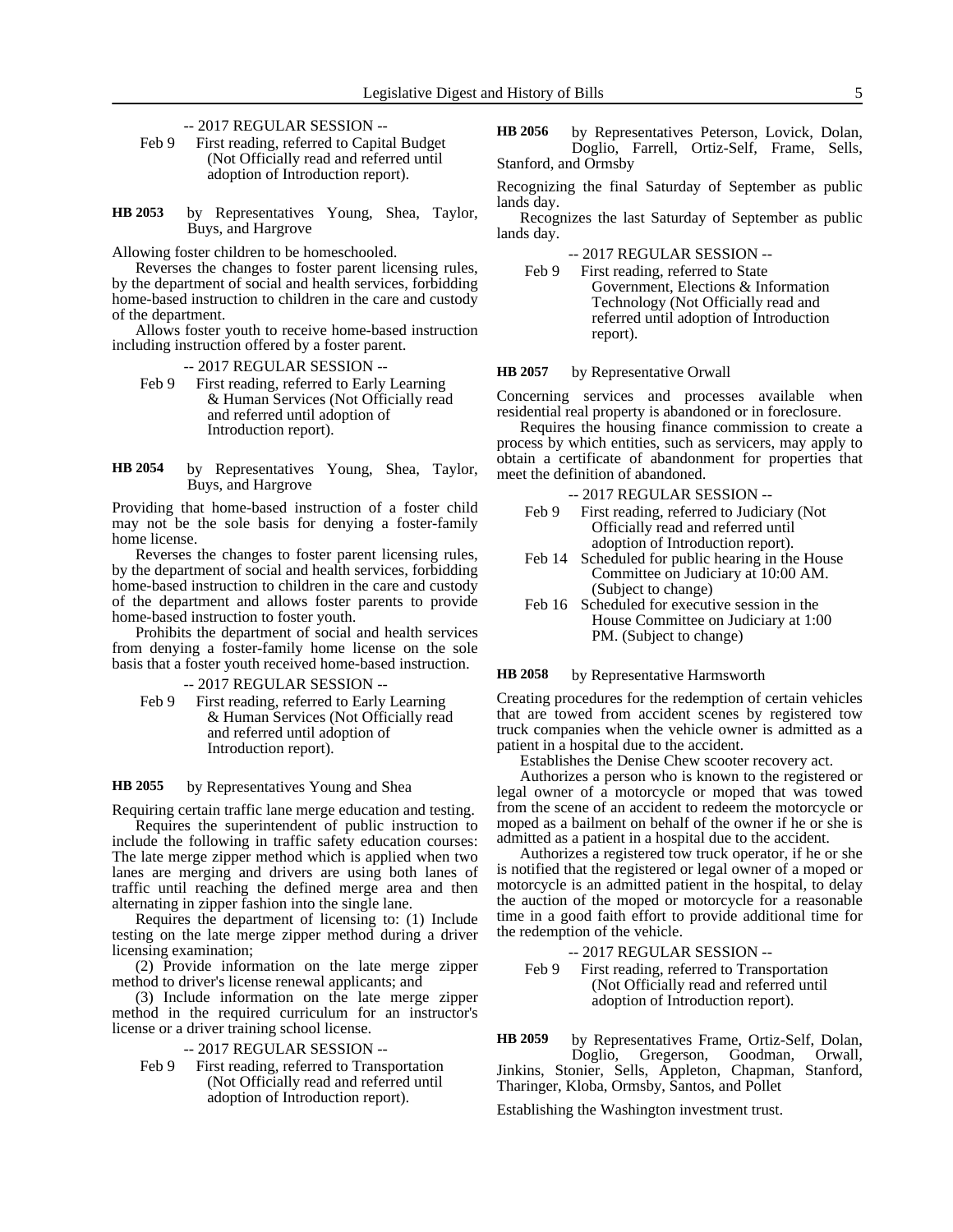Creates the Washington investment trust which is a publicly owned depository to be known as a legacy institution that amasses sufficient capital reserves to address opportunities now and in the future.

Creates the Washington investment trust commission as the primary governing authority of the trust.

Creates the trust transition board to develop and recommend the following to the commission: (1) A startup business plan for the trust;

(2) Initial capital requirements of the trust; and

(3) Options for capitalizing the trust.

Creates an investment trust advisory board to review the trust's operations and make recommendations relating to the trust's management, services, policies, and procedures.

Requires the state auditor to conduct an annual postaudit on all accounts and financial transactions of the trust.

Exempts the trust from payment of fees and taxes levied by the state.

Exempts the president of the trust from the provisions of the state civil service act.

-- 2017 REGULAR SESSION --

Feb 9 First reading, referred to Business & Financial Services (Not Officially read and referred until adoption of Introduction report).

#### by Representative Taylor **HB 2060**

Requiring counties, cities, and towns to permit the operation of state licensed marijuana retail businesses in order to receive marijuana-related tax distributions.

Requires a county, city, or town, that chooses to have a state licensed marijuana retailer within its jurisdiction, to have a retailer that is fully operational and doing business within its jurisdictional boundaries in order to receive its share of the marijuana tax distribution.

-- 2017 REGULAR SESSION --

Feb 9 First reading, referred to Commerce & Gaming (Not Officially read and referred until adoption of Introduction report).

by Representatives Sells, Caldier, and Ormsby **HB 2061**

Excluding holidays and weekends from the time period required for youth shelters to notify parents.

Excludes holidays and weekends from the time period required for youth shelters to notify parents.

- -- 2017 REGULAR SESSION --
- Feb 9 First reading, referred to Early Learning & Human Services (Not Officially read and referred until adoption of Introduction report).

by Representatives Riccelli, Fitzgibbon, Orcutt, and Ormsby **HB 2062**

Concerning the motion picture competitiveness program.

Provides a business and occupation tax credit for contributions made by a person to a Washington motion picture competitiveness program for a major motion picture production that portrays a significant historical event in this state.

-- 2017 REGULAR SESSION --

Feb 9 First reading, referred to Finance (Not Officially read and referred until adoption of Introduction report).

by Representatives Shea, Taylor, Condotta, Buys, and Schmick **HB 2063**

Exempting motorcycles from the payment of a motor vehicle weight fee.

Incentivizes the use of mopeds, scooters, and motorcycles as a means to reduce emissions and the wear and tear on the roadways by providing the users of the mopeds, scooters, and motorcycles an exemption from paying a motor vehicle weight fee.

- -- 2017 REGULAR SESSION --
- Feb 9 First reading, referred to Transportation (Not Officially read and referred until adoption of Introduction report).
- by Representatives Shea, Blake, Taylor, Condotta, Buys, Kloba, and Ormsby **HB 2064**

Removing industrial hemp from the scope of the uniform controlled substances act.

Excludes industrial hemp from the definitions of "controlled substance" and "marijuana" for purposes of the uniform controlled substances act.

- -- 2017 REGULAR SESSION --
- Feb 9 First reading, referred to Commerce & Gaming (Not Officially read and referred until adoption of Introduction report).

by Representative Condotta **HB 2065**

Requiring the regionalization of the minimum wage.

Addresses an employer's payment of wages in an urban area, a nonurban area, and a standard area, as those terms are defined in this act.

Provides that the state occupies and preempts the entire field regarding payment of wages.

Prohibits a city, town, county, or port district from requiring, enforcing, or regulating payment of wages.

-- 2017 REGULAR SESSION --

Feb 9 First reading, referred to Labor & Workplace Standards (Not Officially read and referred until adoption of Introduction report).

#### by Representative Kretz **HB 2066**

Authorizing the creation of regional transportation planning organizations by large counties.

Allows the creation of a regional transportation planning organization in a county that has a population of at least forty thousand and covers a geographic area of at least five thousand square miles.

### -- 2017 REGULAR SESSION --

Feb 9 First reading, referred to Transportation (Not Officially read and referred until adoption of Introduction report).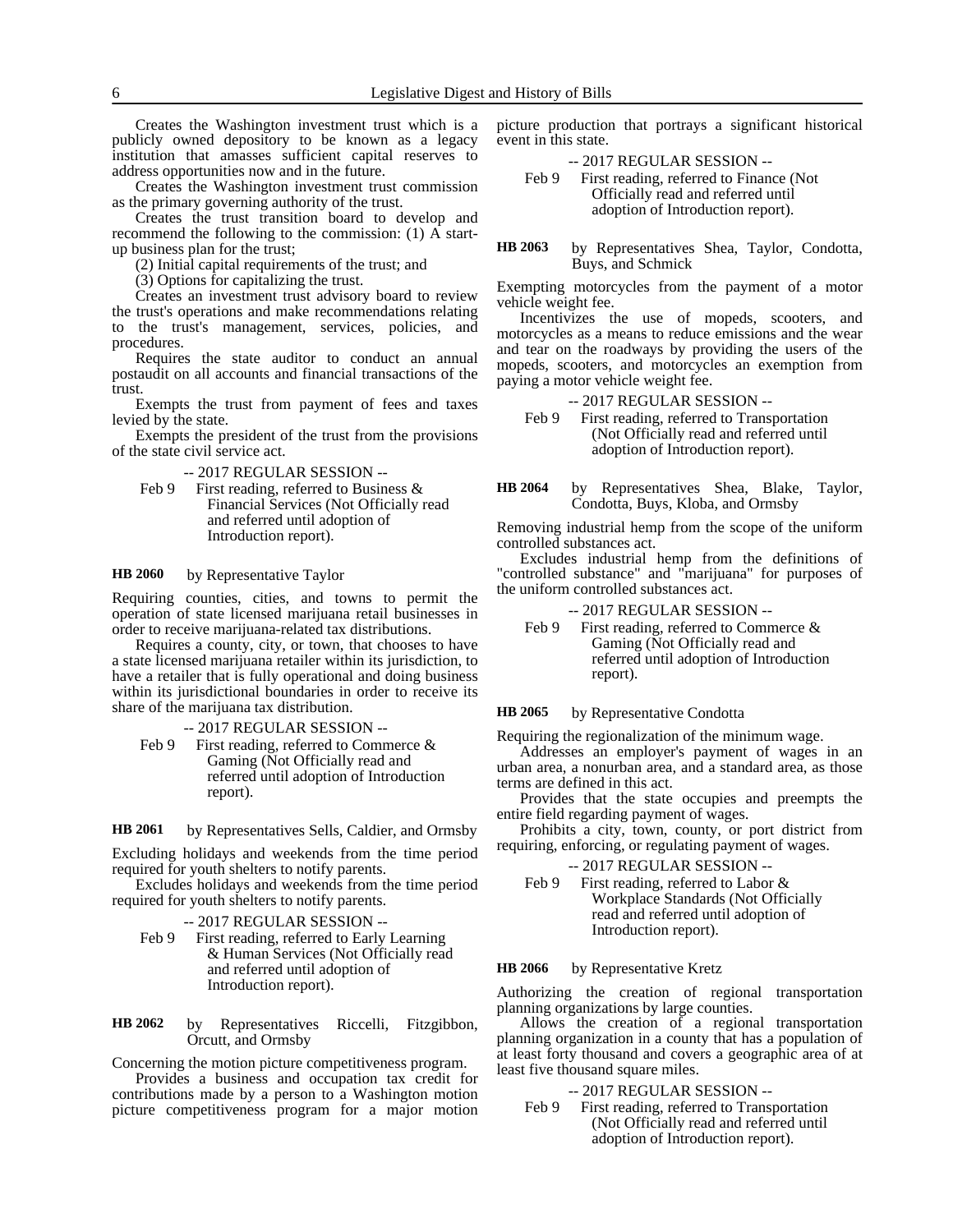### **Senate Bills**

by Senate Committee on Law & Justice (originally sponsored by Senators Walsh, Frockt, O'Ban, Zeiger, Chase, Hasegawa, Conway, and Palumbo; by request of State Board for Community and **SB 5069-S**

Technical Colleges) Providing associate degree education to enhance

education opportunities and public safety.

(DIGEST OF PROPOSED 1ST SUBSTITUTE)

Authorizes the state board for community and technical colleges to authorize a board of trustees within the system to promote and conduct associate degree education and training of incarcerated adults through new or expanded partnerships between the community and technical colleges and the department of corrections.

Authorizes an inmate to be selected to participate in a state-funded associate degree education program, based on priority criteria determined by the department of corrections.

-- 2017 REGULAR SESSION --

- Jan 31 Public hearing in the Senate Committee on Law & Justice at 10:00 AM.
- Feb 8 LAW Majority; 1st substitute bill be substituted, do pass. Executive action taken in the Senate Committee on Law & Justice at 8:00 AM.
- Feb 9 Passed to Rules Committee for second reading.

by Senate Committee on Transportation (originally sponsored by Senators Hobbs, King, Liias, and Fortunato; by request of Department of Transportation) **SB 5366-S**

Concerning the authorization of and deposit of moneys from department of transportation advertising activities.

(DIGEST OF PROPOSED 1ST SUBSTITUTE)

Authorizes the department of transportation to: (1) Sell commercial advertising, including product placement, on department web sites and social media; and

(2) Sell a version of its mobile application to users who desire to have access to an application without advertising.

-- 2017 REGULAR SESSION --

- Jan 31 Public hearing in the Senate Committee on Transportation at 3:30 PM.
- Feb 6 TRAN Majority; 1st substitute bill be substituted, do pass. Executive action taken in the Senate

Committee on Transportation at 3:30 PM.

Feb 9 Passed to Rules Committee for second reading.

by Senate Committee on Natural Resources & Parks (originally sponsored by Senators Warnick, Liias, Takko, and Pearson) **SB 5393-S**

Including fish passage barrier removal projects that comply with the forest practices rules in the streamlined permit process provided in RCW 77.55.181.

(DIGEST OF PROPOSED 1ST SUBSTITUTE)

Authorizes a fish habitat enhancement project to also be approved through the approval process established for forest practices hydraulic projects in chapter 76.09 RCW (the forest practices act).

Requires an applicant for a forest practices hydraulic project to submit a copy of his or her forest practices application to the appropriate local government in lieu of a joint aquatic resource permit.

Prohibits a person who is aggrieved by the approval, denial, conditioning, or modification of a forest practices hydraulic project from appealing the decision.

Addresses fish passage barrier removal projects that comply with forest practices rules.

-- 2017 REGULAR SESSION --

- Jan 31 Public hearing in the Senate Committee on Natural Resources & Parks at 1:30 PM.
- Feb 7 NRP Majority; 1st substitute bill be substituted, do pass. Executive action taken in the Senate Committee on Natural Resources & Parks at 1:30 PM.
- Feb 9 Passed to Rules Committee for second reading.

by Senate Committee on Natural Resources & Parks (originally sponsored by Senators Rivers, Takko, Hasegawa, Braun, Chase, Warnick, **SB 5394-S**

Honeyford, Rolfes, and Zeiger)

Concerning the forest riparian easement program. (DIGEST OF PROPOSED 1ST SUBSTITUTE)

Requires the department of natural resources to: (1) Share information regarding the carbon sequestration benefits of the forest riparian easement program with other state programs attempting to quantify carbon storage or account for carbon emissions; and

(2) Promote the expansion of funding for the forest riparian easement program as one part of the state's overall climate strategy.

-- 2017 REGULAR SESSION --

- Jan 31 Public hearing in the Senate Committee on Natural Resources & Parks at 1:30 PM.
- Feb 7 NRP Majority; 1st substitute bill be substituted, do pass. Executive action taken in the Senate Committee on Natural Resources &

Parks at 1:30 PM.

Feb 9 Passed to Rules Committee for second reading.

by Senate Committee on Health Care (originally sponsored by Senators Cleveland, Rivers, Warnick, Conway, and Keiser) **SB 5411-S**

Concerning eye care.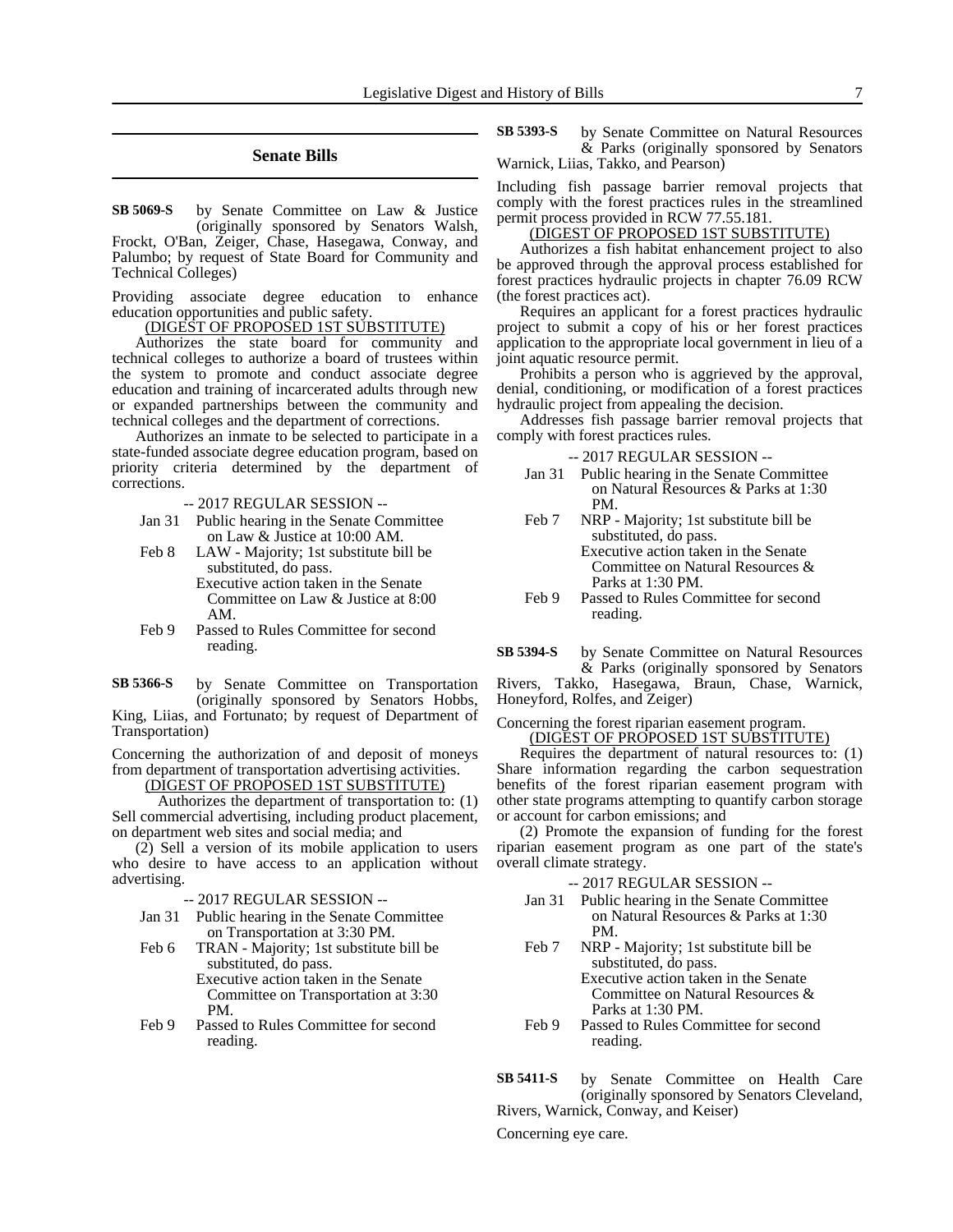### (DIGEST OF PROPOSED 1ST SUBSTITUTE)

Establishes the consumer protection in eye care act. Protects consumers from improper or unsupervised use of technology for purposes of obtaining a prescription for corrective lenses or obtaining any other diagnosis or assistance.

- -- 2017 REGULAR SESSION --
- Feb 2 Public hearing in the Senate Committee on Health Care at 10:00 AM.
- Feb 7 HLTH Majority; 1st substitute bill be substituted, do pass. And refer to Ways & Means. Minority; do not pass. Minority; without recommendation. Executive action taken in the Senate Committee on Health Care at 10:00 AM.
- Feb 8 Referred to Ways & Means.
- by Senators Liias, Pedersen, Billig, Fain, Hunt, Keiser, Kuderer, and Saldaña **SB 5766**

Preventing harassment, intimidation, and bullying in public schools.

Requires each school district to: (1) Adopt or amend a transgender student policy and procedure that at a minimum incorporates the model transgender student policy and procedure created by the state school directors' association and share the policy with parents or guardians, students, volunteers, and school employees; and

(2) Designate one person in the district as the primary contact regarding the transgender student policy.

Requires the office of the superintendent of public instruction to develop a statewide training class for those people who act as the primary contact.

- -- 2017 REGULAR SESSION --
- Feb 9 First reading, referred to Early Learning & K-12 Education.

by Senators Wellman, Mullet, and Keiser **SB 5767**

Concerning notice requirements of health care providers.

Requires a health care provider's office to post a statement on its web site and in locations accessible to and visible by patients or clients that a health care provider will not perform certain medical procedures or prescribe specific drugs because of his or her religious or philosophical beliefs.

-- 2017 REGULAR SESSION --

Feb 9 First reading, referred to Health Care.

#### by Senators Rossi and Frockt **SB 5768**

Concerning a leasehold excise tax credit for properties of market value in excess of ten million dollars and for certain major international airport leases.

Provides a leasehold excise tax credit for a leasehold interest in real property owned by a state university or a major international airport.

-- 2017 REGULAR SESSION --

Feb 9 First reading, referred to Ways & Means.

#### by Senator Padden **SB 5769**

Concerning coroner inquest procedures.

Authorizes a county legislative authority, by a majority vote, to call for an inquest to be conducted if a coroner unreasonably refuses to conduct an inquest in a case.

States that special consideration should be taken in conducting an inquest when a death results from interaction with law enforcement and when a death occurs during incarceration and is by unnatural means.

Allows a juror to submit written questions for a witness, summoned by the coroner, to the coroner or prosecuting attorney.

### -- 2017 REGULAR SESSION --

Feb 9 First reading, referred to Law & Justice.

by Senators McCoy, Darneille, Saldaña, and Hunt **SB 5770**

Concerning transfer of jurisdiction from a tribe in dependency cases involving Indian children.

Requires the state to recognize a child and take jurisdiction of a case if a tribal court orders transfer of jurisdiction from the tribe because of unforeseen circumstances when the tribe has exercised jurisdiction of the Indian child but is unable to continue with its jurisdiction.

-- 2017 REGULAR SESSION --

Feb 9 First reading, referred to Human Services, Mental Health & Housing.

by Senators Rivers and Wilson **SB 5771**

Concerning harming a police dog, accelerant detection dog, or police horse.

Makes harming a police dog, accelerant detection dog, or police horse a class B felony if the person kills the dog or horse.

-- 2017 REGULAR SESSION --

Feb 9 First reading, referred to Law & Justice.

by Senators Pedersen, Hobbs, Takko, Walsh, Keiser, and Saldaña **SB 5772**

Replacing the one percent property tax revenue limit with a limit tied to cost drivers.

Establishes a new statutory limit on local government property taxes which is responsive to the additional public demand for service and associated costs.

-- 2017 REGULAR SESSION --

Feb 9 First reading, referred to Local Government.

#### by Senator Chase **SB 5773**

Addressing the overpayment of benefits paid to an individual unemployed due to a lockout.

Requires the employment security department to notify the employer and assess and collect the amount of overpayment from the employer if a recipient of a back pay award or settlement due to loss of wages received the award or settlement as the result of a labor dispute regarding a lockout.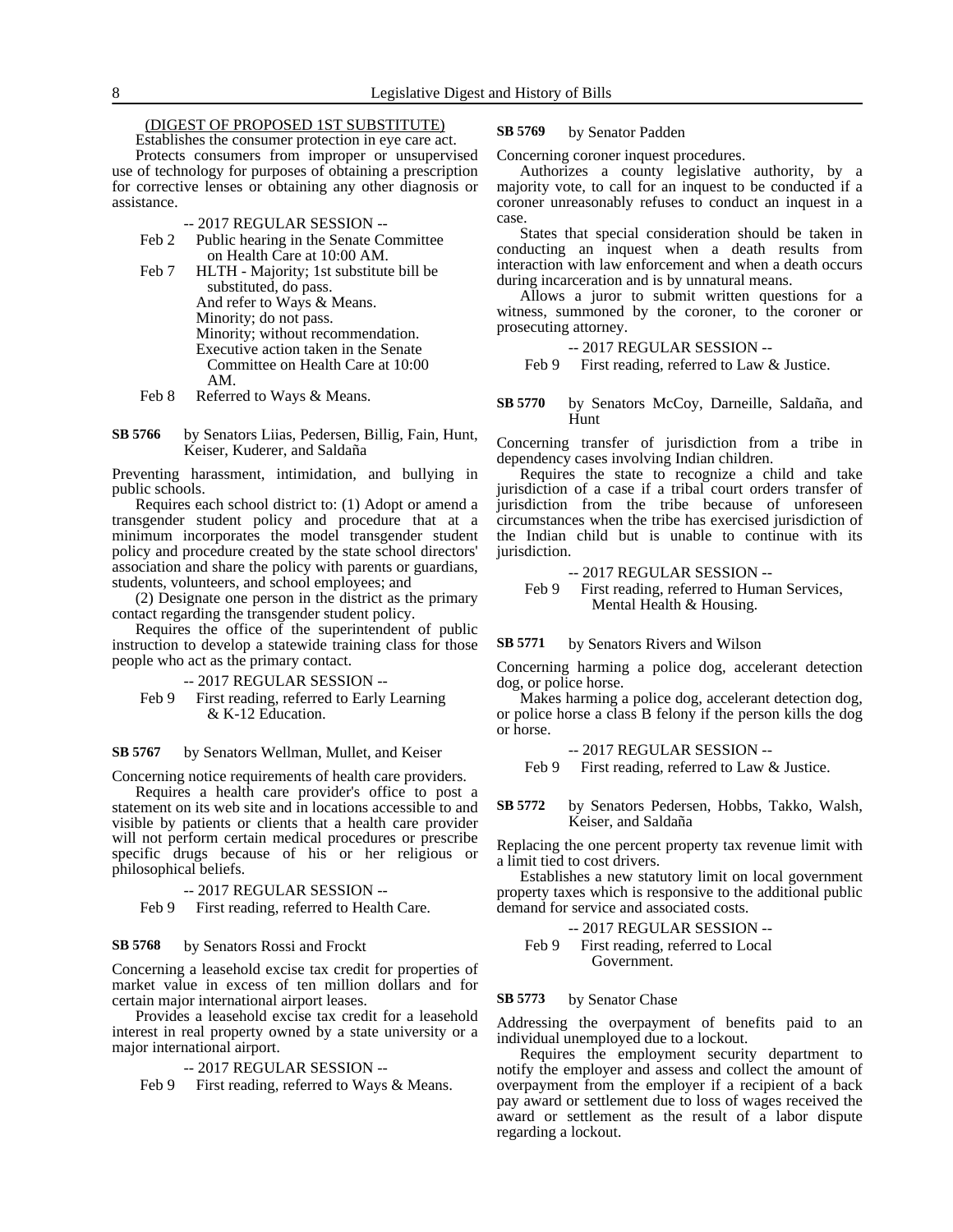-- 2017 REGULAR SESSION --

Feb 9 First reading, referred to Commerce, Labor & Sports.

#### by Senator Chase **SB 5774**

Disqualifying employers from tax credits and tax incentives when there have been certain violations of labor relations.

Prohibits a person from claiming a tax credit or benefit from a tax incentive if, within the previous five years from the date the person is claiming the tax credit or benefiting from the tax incentive, the national labor relations board or a court has issued a final order finding that the person engaged in certain unfair labor practices with regard to an employee supporting a union or engaging in lawful union activities.

-- 2017 REGULAR SESSION -- Feb 9 First reading, referred to Commerce, Labor & Sports.

by Senator Chase **SB 5775**

Repealing existing tax preferences.

Repeals the state's tax preferences.

-- 2017 REGULAR SESSION --

- Feb 9 First reading, referred to Ways & Means.
- by Senators Miloscia, O'Ban, Wilson, and Pearson **SB 5776**

Concerning the publication of offender photographs.

Requires the department of corrections to make certain identifying information about an offender public upon issuance of a secretary's warrant for that offender and the information must include a recent identifiable photograph of the offender that may be copied and distributed by the public for the purpose of enhanced safety.

Requires law enforcement to provide the department of corrections with requested photographs.

-- 2017 REGULAR SESSION --

Feb 9 First reading, referred to Law & Justice.

by Senators Brown, Carlyle, Angel, Chase, and Saldaña **SB 5777**

Improving the business climate in this state by simplifying the administration of municipal general business licenses.

Requires a city, that requires a general business license of a person that engages in business activities within that city, to partner with the department of revenue to have the license issued, and renewed if the city requires renewal, through the business licensing service.

Requires the department of revenue to phase in the issuance and renewal of general business licenses of cities that required a general business license and are not already partnering with the department.

Requires cities, working through the association of Washington cities, to form a model ordinance development committee made up of a representative sampling of cities that impose a general business license requirement.

Creates the local business and occupation tax apportionment task force to seek input or collaborate with other parties as it deems necessary.

|       | $-2017$ REGULAR SESSION $-$          |
|-------|--------------------------------------|
| Feb 9 | First reading, referred to Commerce, |
|       | Labor & Sports.                      |

Feb 15 Scheduled for public hearing in the Senate Committee on Commerce and Labor & Sports at 1:30 PM. (Subject to change)

by Senators Wilson and Zeiger **SB 5778**

Modifying the definition of resident student to comply with the federal requirements established by the veterans access, choice, and accountability act of 2014.

Revises the definition of "resident student," for purposes of chapter 28B.15 RCW (college and university fees), to include a student who is entitled to transferred federal post-9/11 veterans educational assistance act of 2008 benefits based on the student's relationship as a spouse, former spouse, or child to an individual who is on active duty in the uniformed services.

-- 2017 REGULAR SESSION --

- Feb 9 First reading, referred to Higher Education.
- Feb 14 Scheduled for public hearing in the Senate Committee on Higher Education at 8:00 AM. (Subject to change)

by Senators Brown and O'Ban **SB 5779**

Concerning behavioral health integration in primary care. Establishes the youth behavioral health protection act.

Addresses a health care integration model in which behavioral health care is colocated, collaborative, and integrated within a primary care setting.

Requires the state health care authority to: (1) In order to increase the availability of behavioral health services to children and youth and incentivize adoption of the primary care behavioral health model, establish a methodology and rate which provides increased reimbursement to providers for behavioral health services provided to patients up to eighteen years of age in primary care settings;

(2) Complete a review of payment codes available to health plans and providers related to behavioral health;

(3) Create a matrix listing behavioral health-related codes available for provider payment through medical assistance programs; and

(4) Along with the department of social and health services, establish a performance measure to be integrated into the statewide common measure set which tracks the degree of integration of behavioral health services in primary care settings.

-- 2017 REGULAR SESSION --

Feb 9 First reading, referred to Human Services, Mental Health & Housing.

by Senators Darneille, Walsh, Rolfes, Rivers, Saldaña, Angel, Wellman, Brown, Chase, **SB 5780**